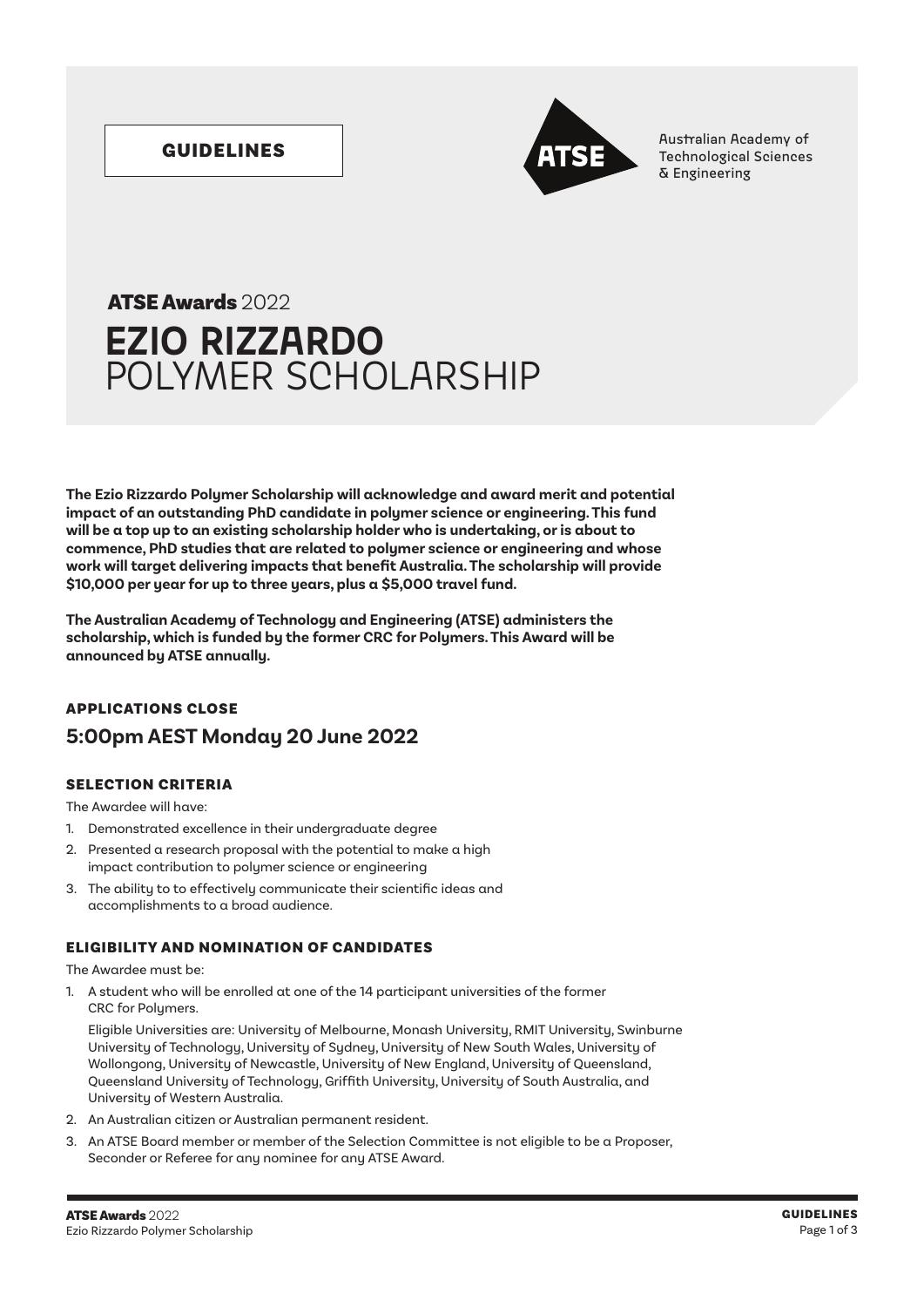### DOCUMENTS CHECKLIST

The following materials constitute a complete nomination:

#### PART A **— Proposer, Nominee and Supervisor details**

PART B **— Executive Overview** (Maximum 100 words)

#### PART C **— Eligibility Criteria**

- 1. A student of one of the 14 participant universities
- 2. An Australian citizen or Australian permanent resident

#### PART D **— Proposer Statement**

#### PART E — **Research Proposal**

Must include the following:

- Project title
- Aim: one sentence
- Background the nature and scale problem you are addressing, the best technologies currently available to address this and their shortcomings
- Research: your scientific approach, what you will do, and why it is novel, and the major milestones you will achieve during the PhD
- Path to Impact: a brief description of how the outcomes of your research will deliver impact and the potential benefits it may provide.

#### PART F — **Supervisor Statement**

Provide a more detailed case against the selection criteria for why their student would be an excellent recipient of the scholarship.

#### PART G — **Nominee Statement of Consent**

### ATTACHMENTS

PDFs to be uploaded in Nominational portal.

The application is not complete without all the following:

Nominee's CV – must include the following:

- A list all publications and presentation to date, and their other communication activities
- (e.g., STEM advocacy, mentoring)
- Relevant vacation and work experience
- Other extra curricula activities that may also be considered important for the award
- eg: involvement on committees or in clubs and societies, and
- Any additional skills and competencies languages, sporting, musical achievements etc
- Maximum two pages

Nominee's Official Academic Transcript

Evidence of Australian Citizenship or Australian Permanent Residency